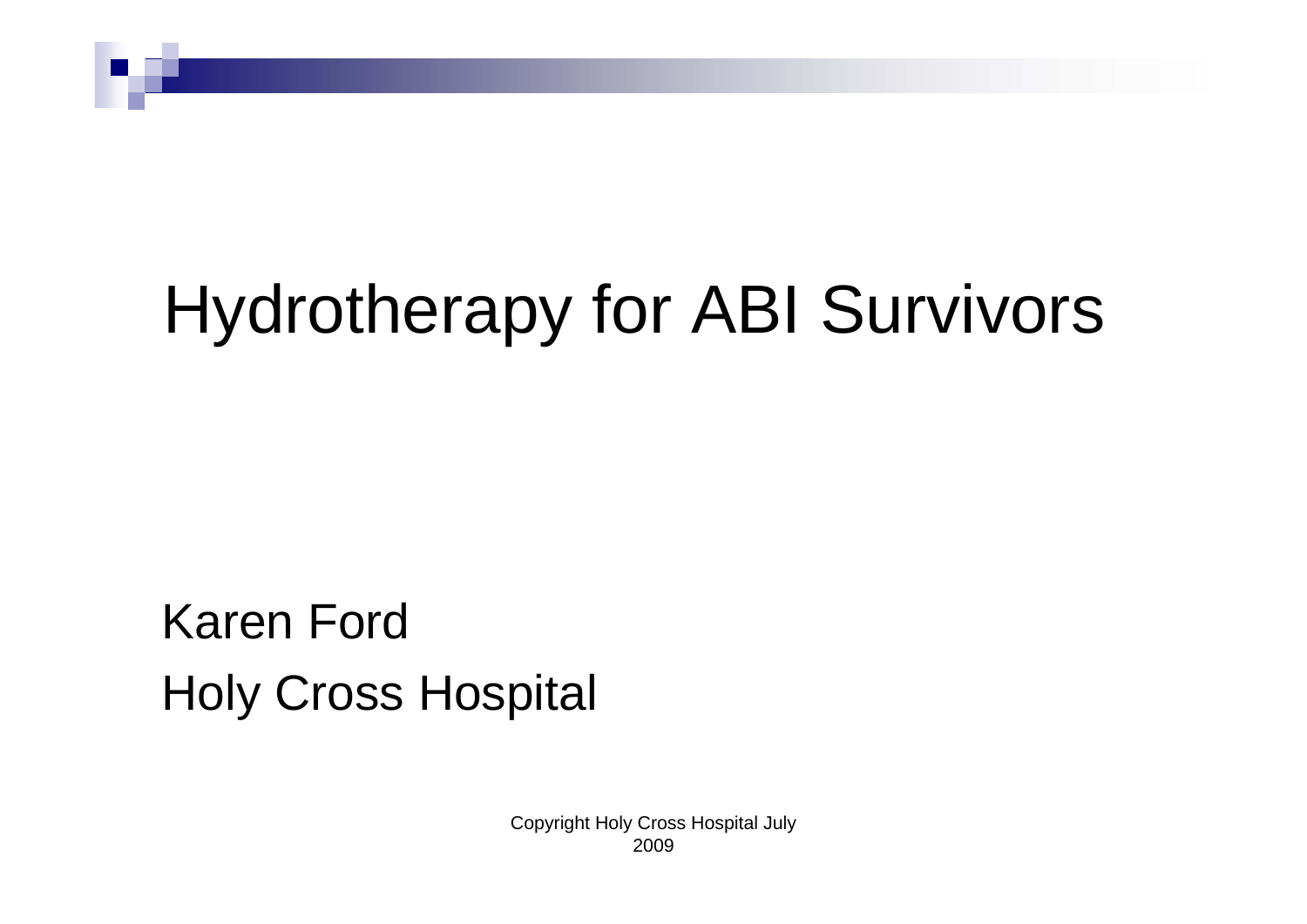# Content

- What is Hydrotherapy?
- How can it benefit ABI survivors?
- Considerations for patient treatment.
- What are the practical barriers to overcome?
- What is the evidence base?
- **Time for questions.**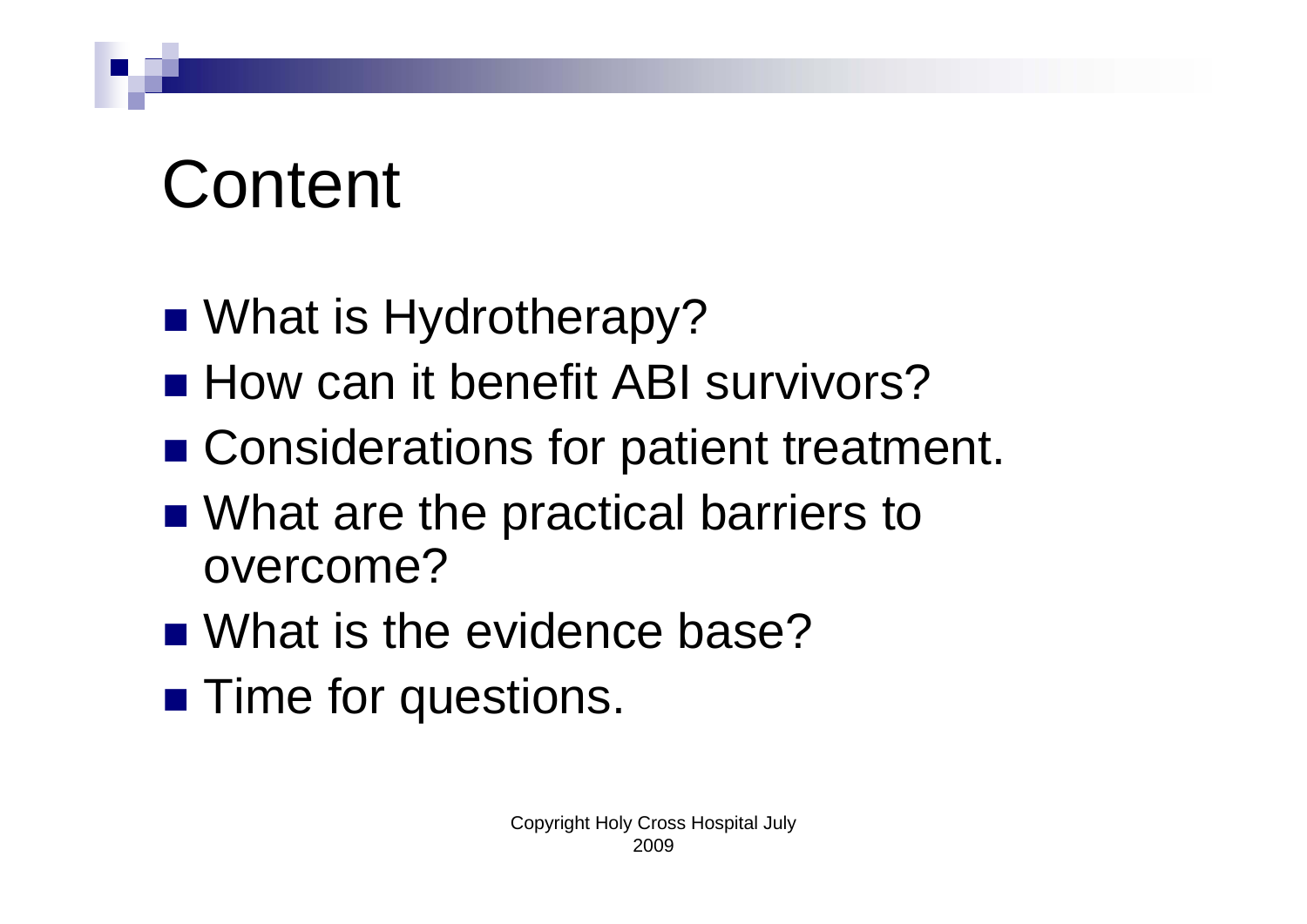# What is hydrotherapy?

- Hydrotherapy is a generic term which describes any water-based therapy
- Aquatic Physiotherapy is new term defining it as the

'special practice of physiotherapy, with therapeutic intent toward rehabilitation or attainment of specific physical and functional goals of individuals using the medium of water'.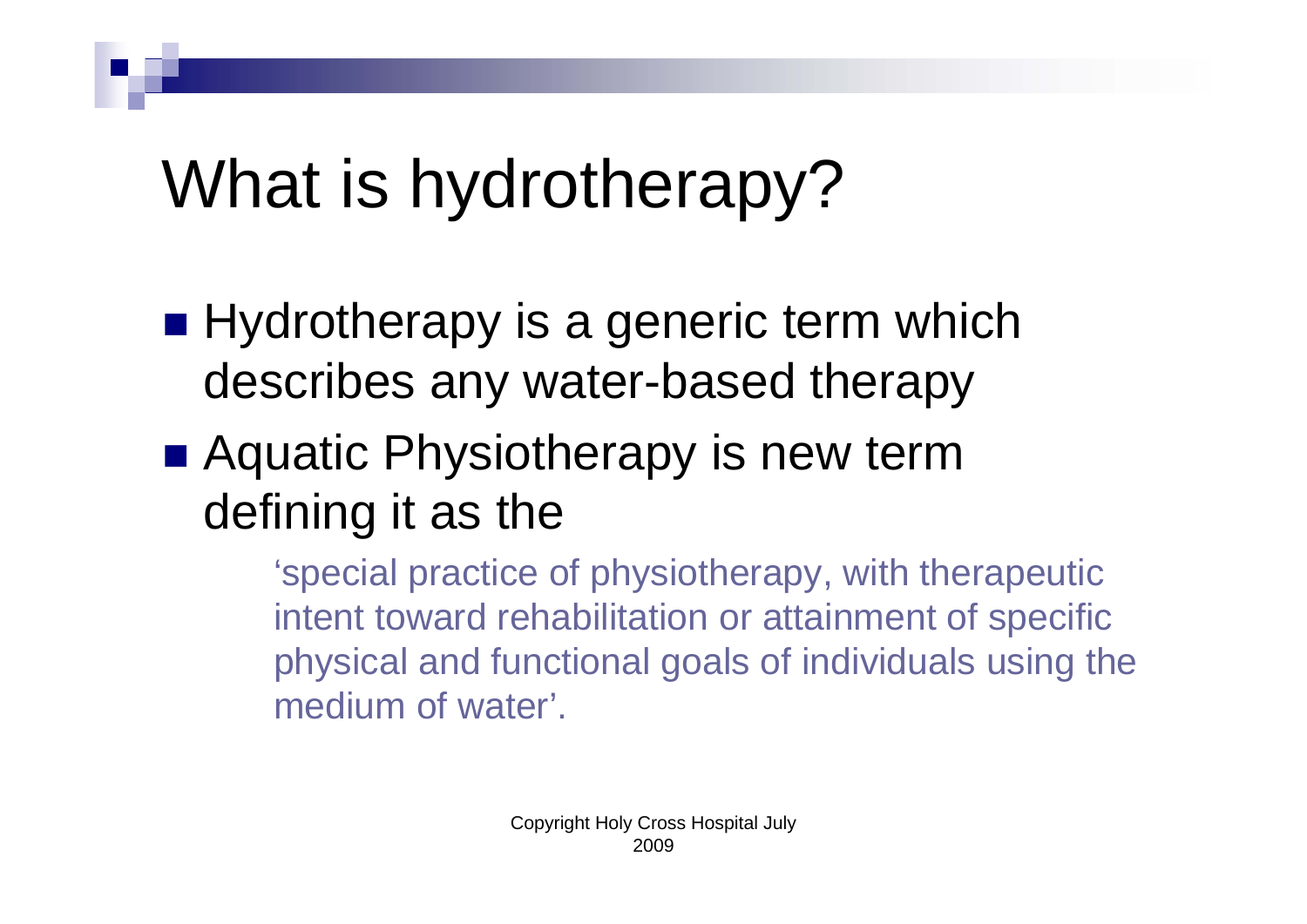# Hydrotherapy vs normal pool

- Pool temperature 33 35 degrees Celsius
- Air temperature 28 degrees Celsius
- Controlled number of people in pool
- **Focused environment for rehabiliation**
- **Appropriate equipment with expert** assistance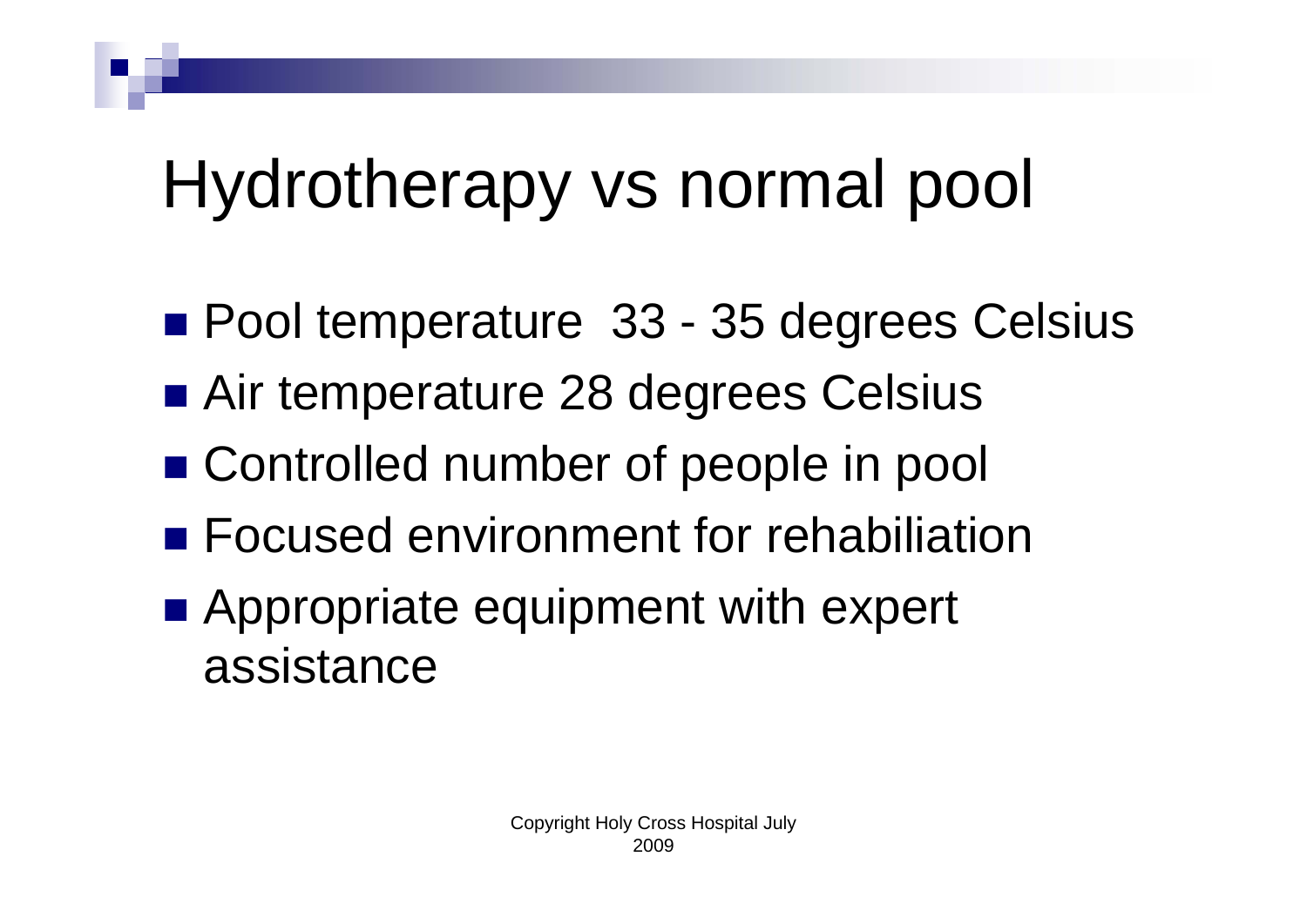### Physiological Effects of Immersion

- Increased cardiac output, decreased blood pressure
- Increased blood supply to muscles and elasticity of connective tissue
- Decreased muscular contraction force
- **n** Increased renal output
- **Decrease of muscular contraction force**
- $\mathcal{L}_{\mathcal{A}}$ Decrease in joint compression force
- Decrease in mechano-receptor transmission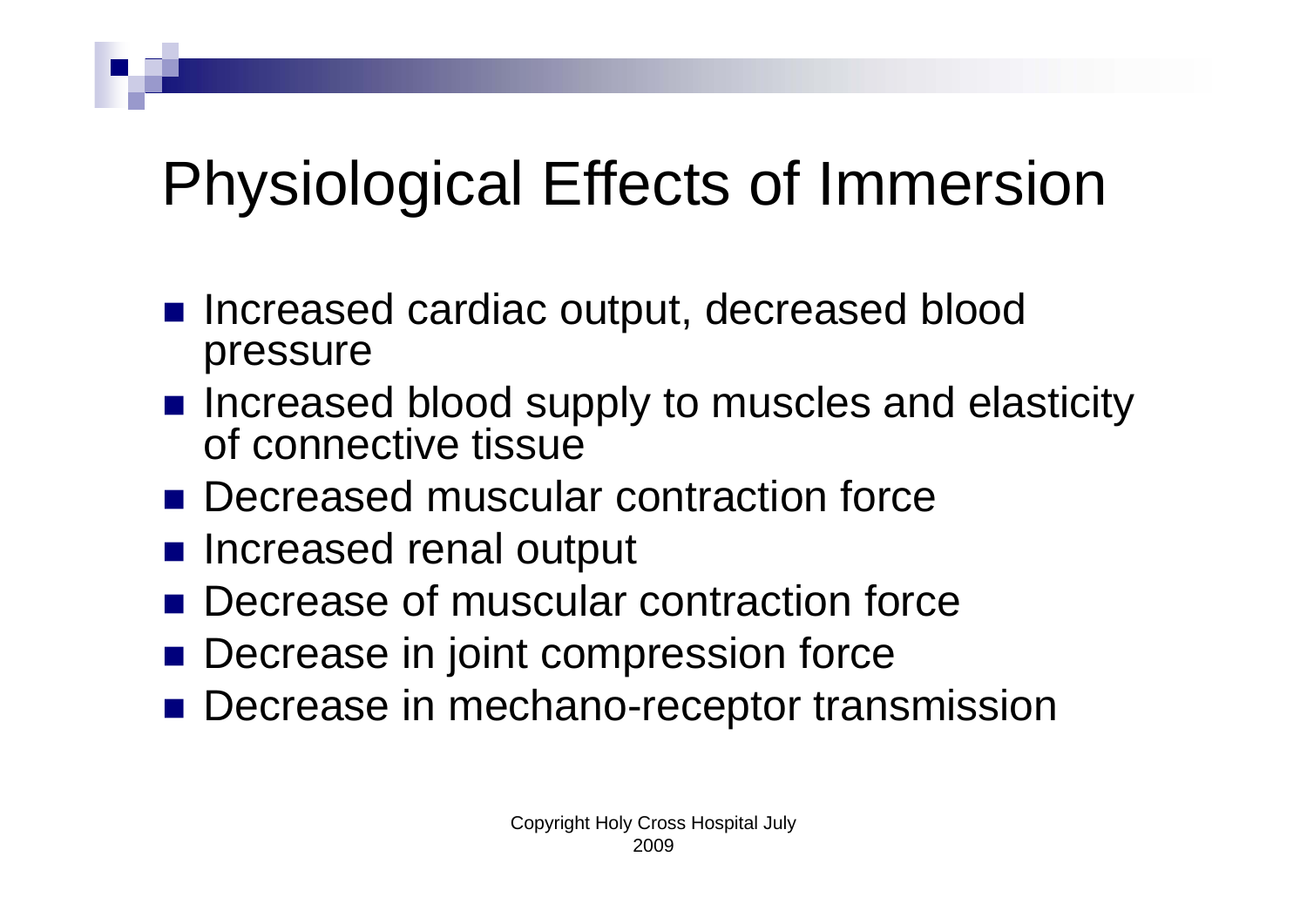

# The Science of Aquatic Therapy

#### ■ Hydrodynamic Principles

- $\mathcal{L}_{\mathcal{A}}$ Relative Density
- $\blacksquare$ Metacentric Principle
- П **Turbulence**

#### ■ Hydrostatic Pressure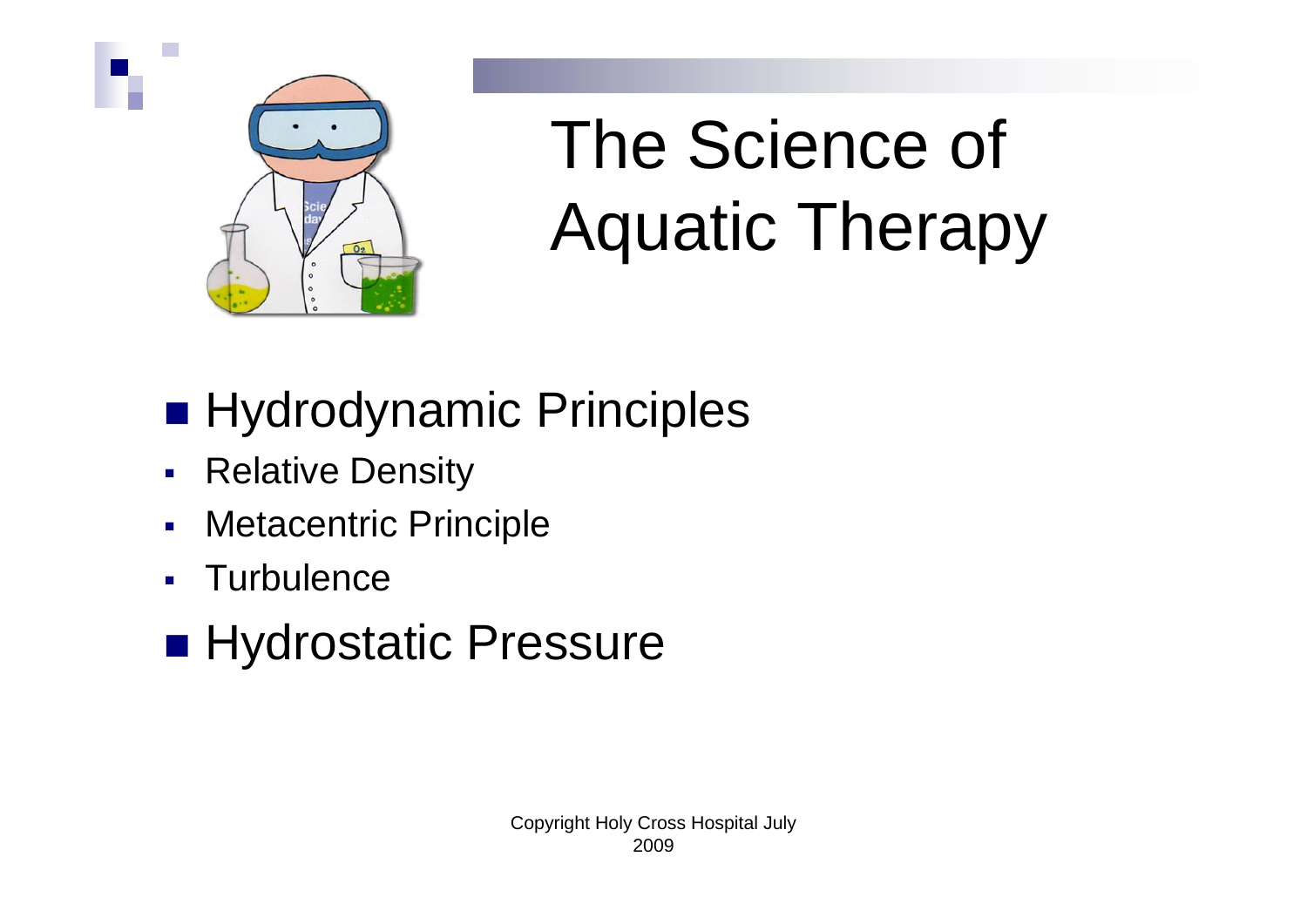

10%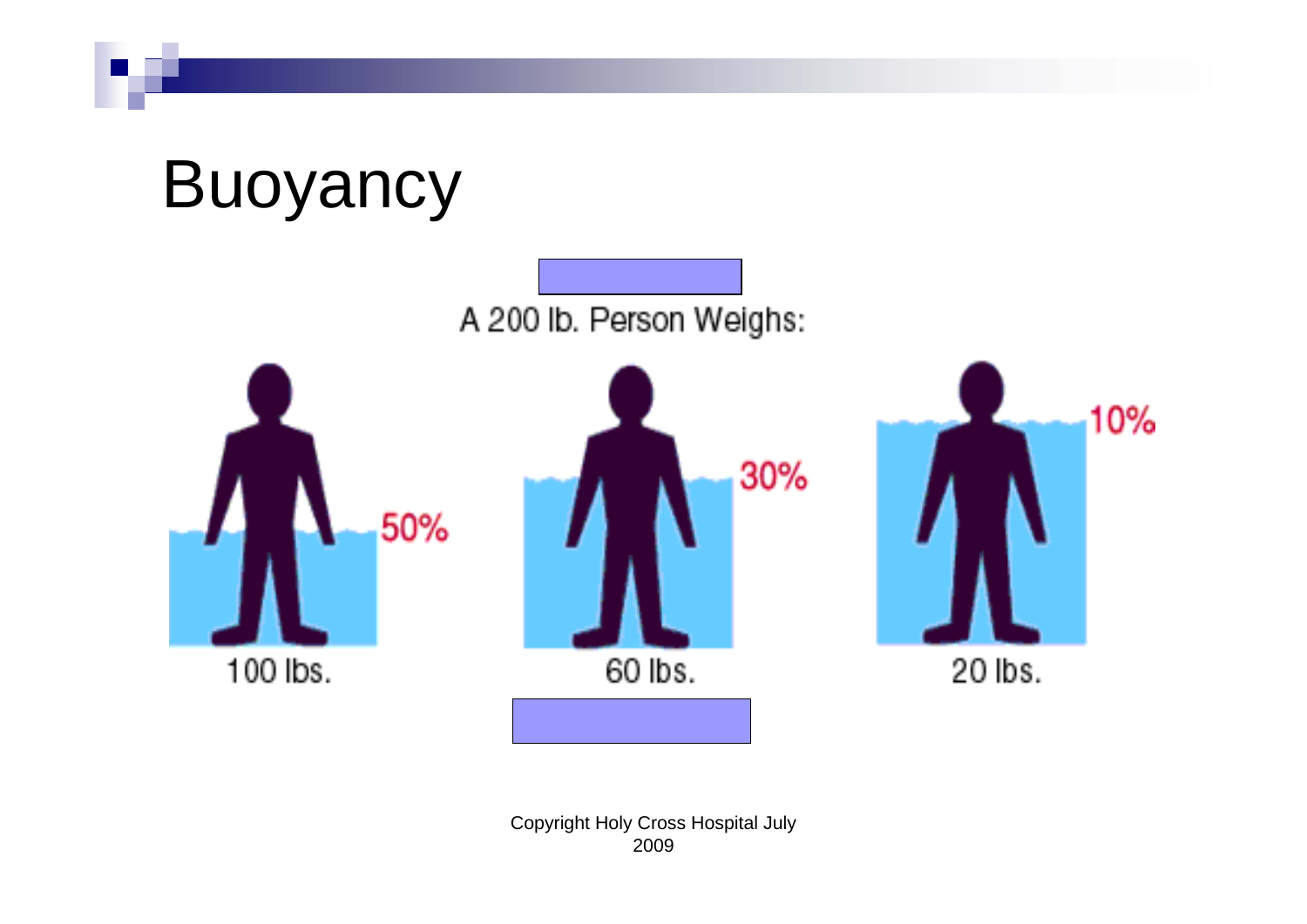# Referral Procedure

- Self referral
- **Referral from health professional**
- **Prior to treatment in pool all patients** require:-
- land assessment by physiotherapist
- health screen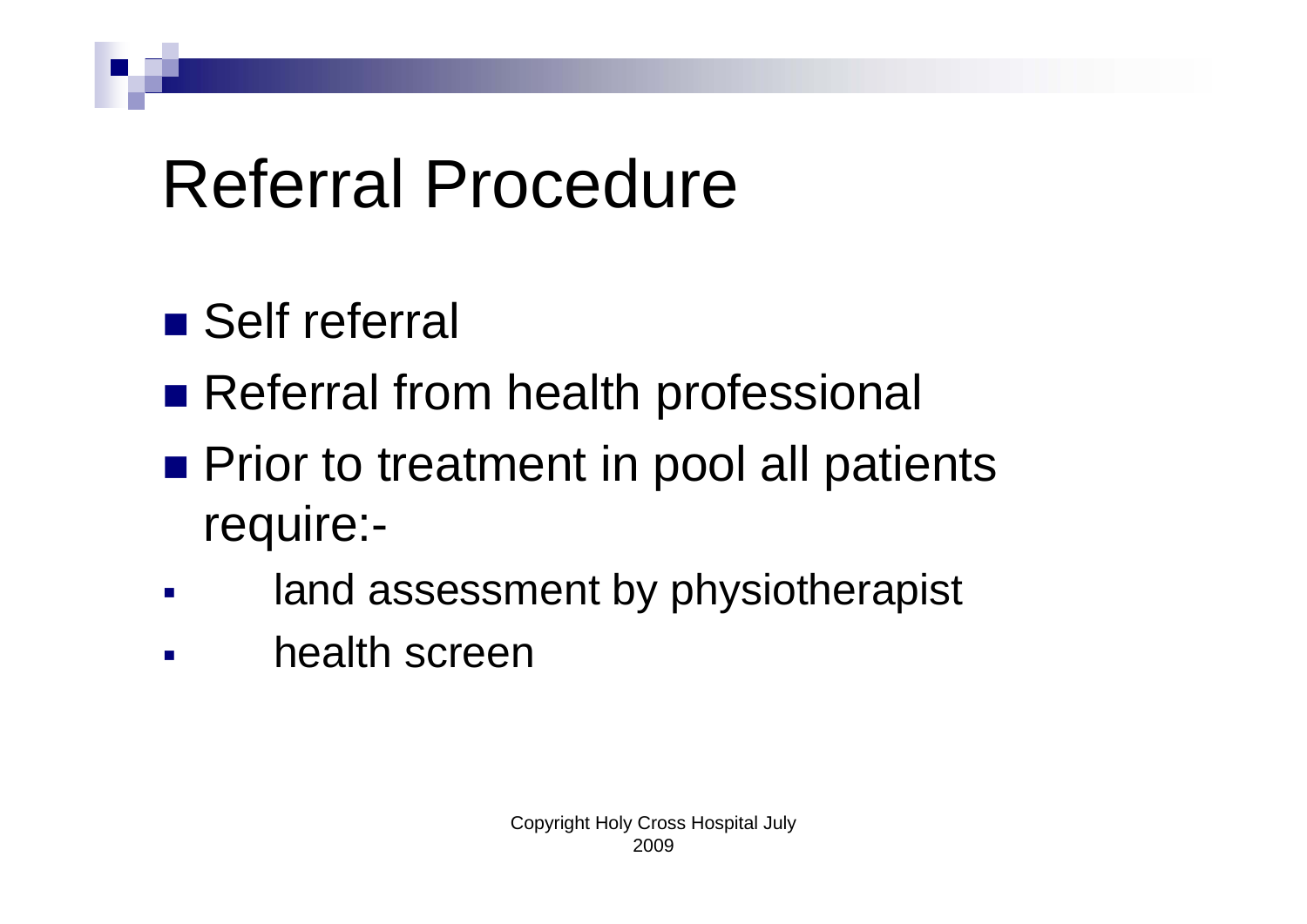# Treatment Aims for ABI Patient

- **Decrease tone**
- **Improve balance**
- **Increase range of movement**
- **n** Increase muscle strength
- **Elicit purposeful movement/reactions**
- Increase proprioceptive & exterioceptive input
- **Decrease pain, promote relaxation**
- **n** Increase self esteem
- **Socialisation**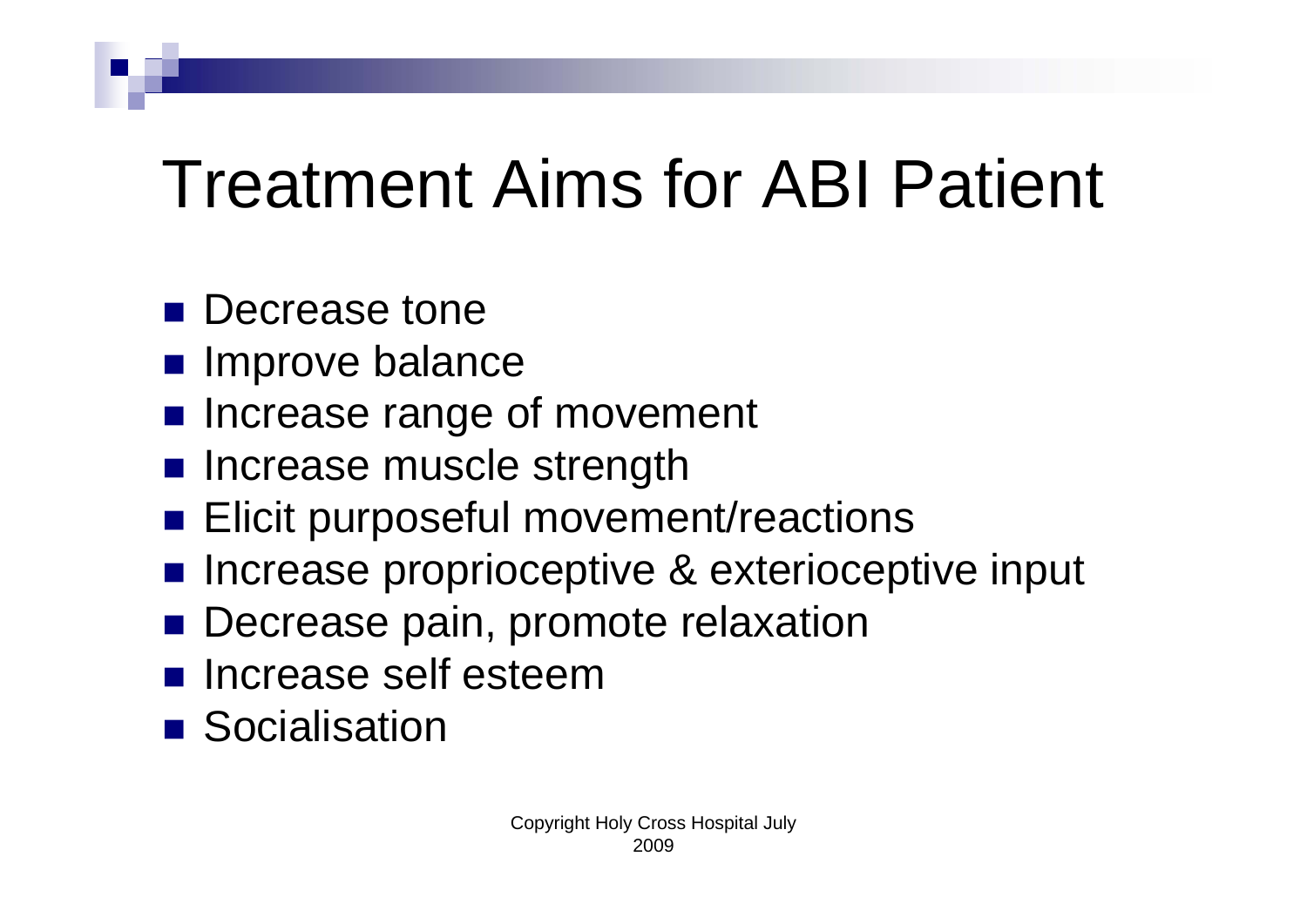## Treatment Techniques

#### ■ Bad Ragaz Ring Method

Developed in 1957. Three dimensional patterns adapted to the floating patient. Therapist can add resistance.

#### ■ Halliwick

Developed in 1950 as swimming method – Ten Point Programme from water adaptation to basic swimming stroke.

#### ■ Watsu

Developed in 1980's – Shiatsu in water.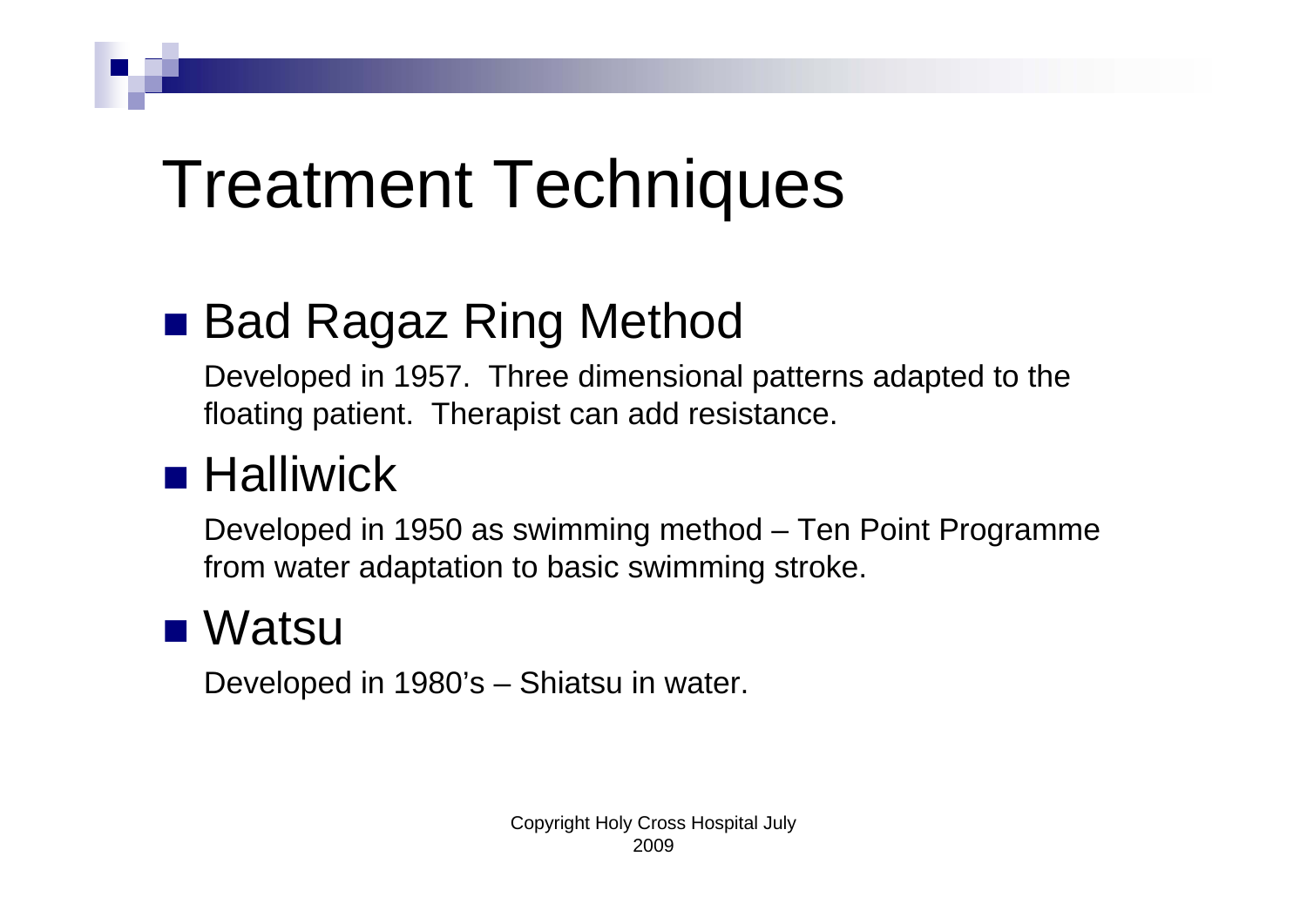### Bad Ragaz

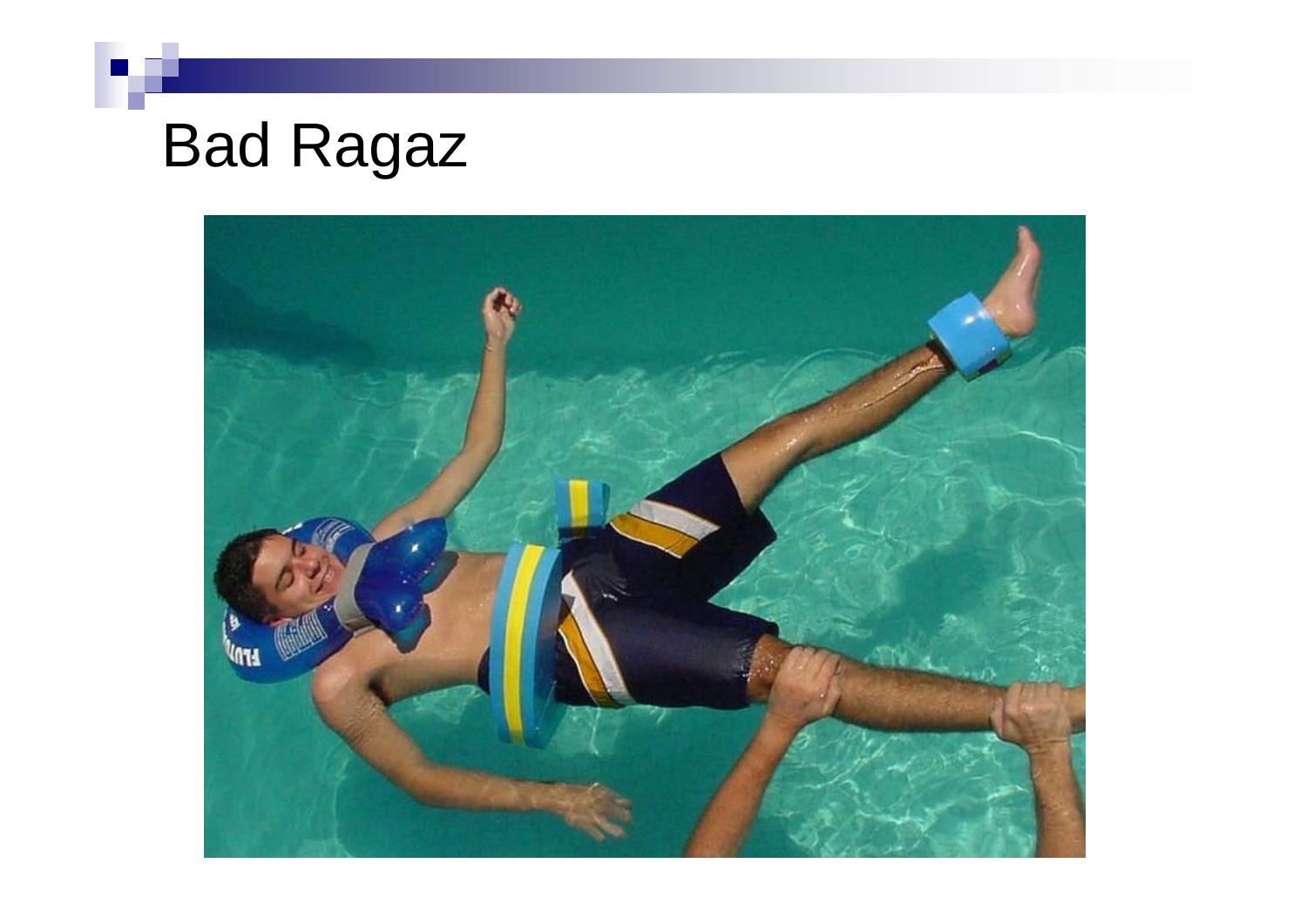### **Halliwick**

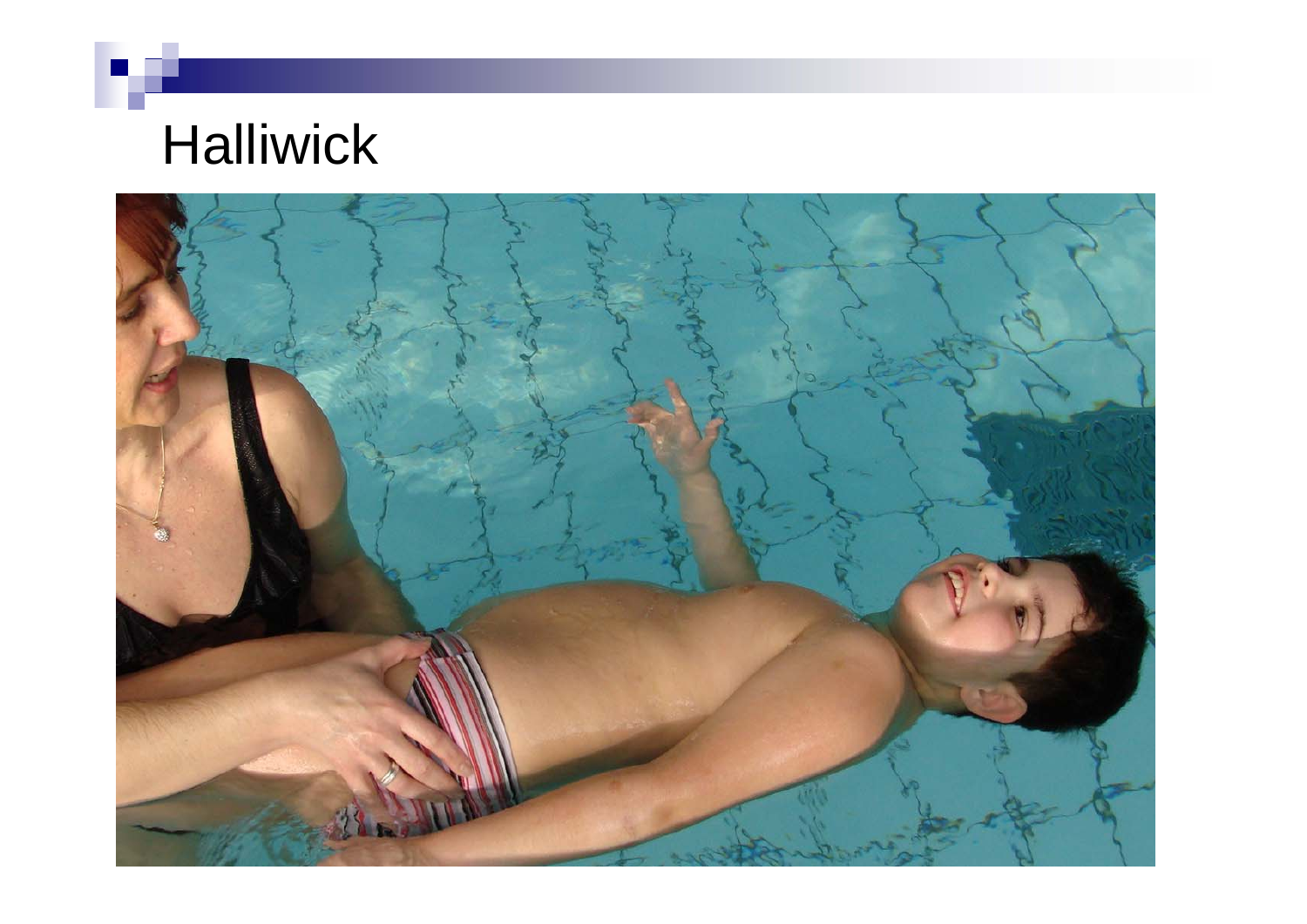### **Watsu**



Copyright Holy Cross Hospital July 2009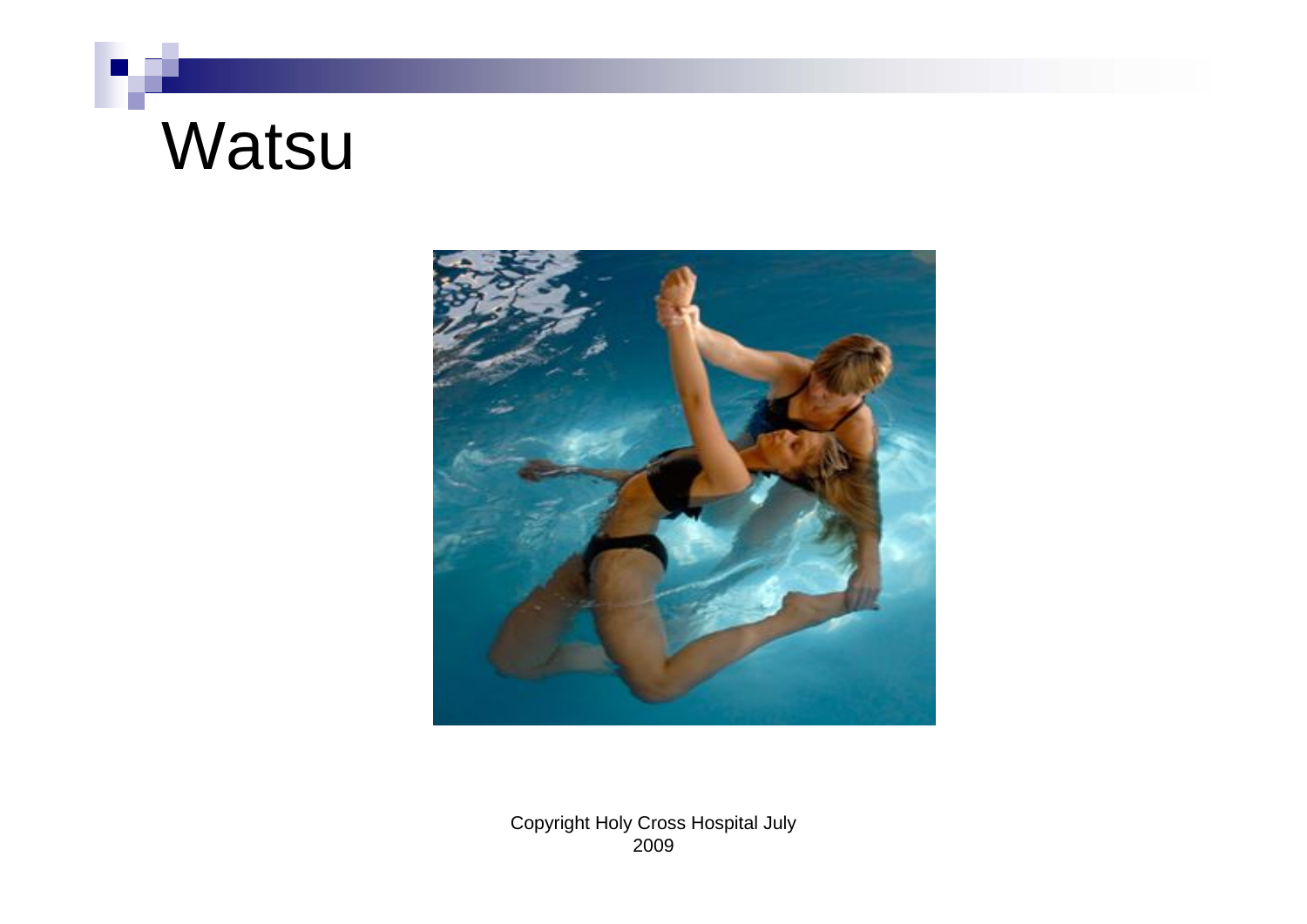# Considerations for treatment

- Unwanted tonal changes
- **D** Observation
- **Impaired sensation**
- M. Stability and control
- **E** Level of breath control and airway protection
- **Communication**
- **Notal/hearing impairment**
- **Epilepsy**
- M. Cognitive/Behavioural Disorders
- M. Fatigue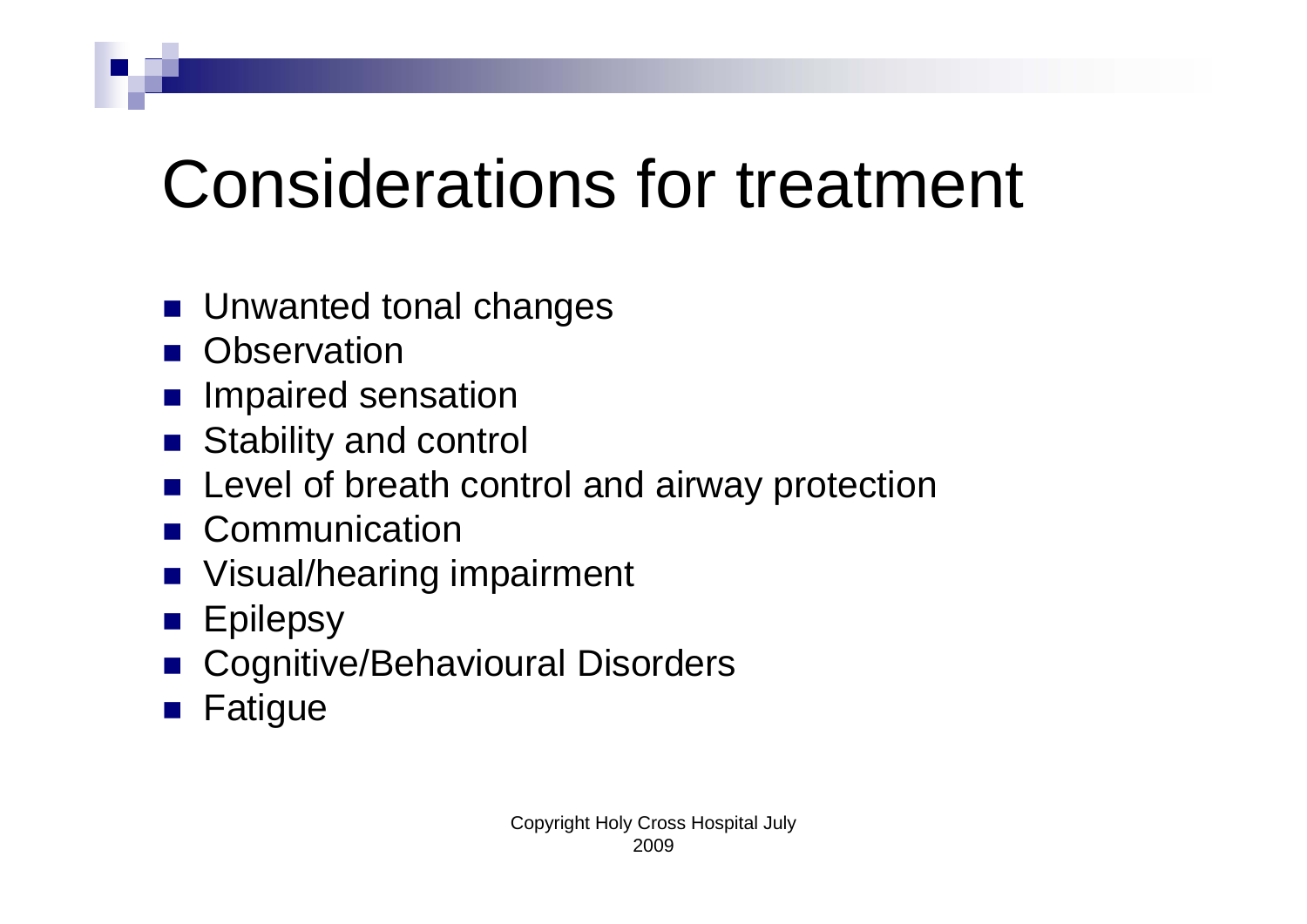### Practical Barriers to Overcome

- Accessing a pool near to residence
- Managing Continence
- **Transfers**
- Consent
- **Treatment expectations**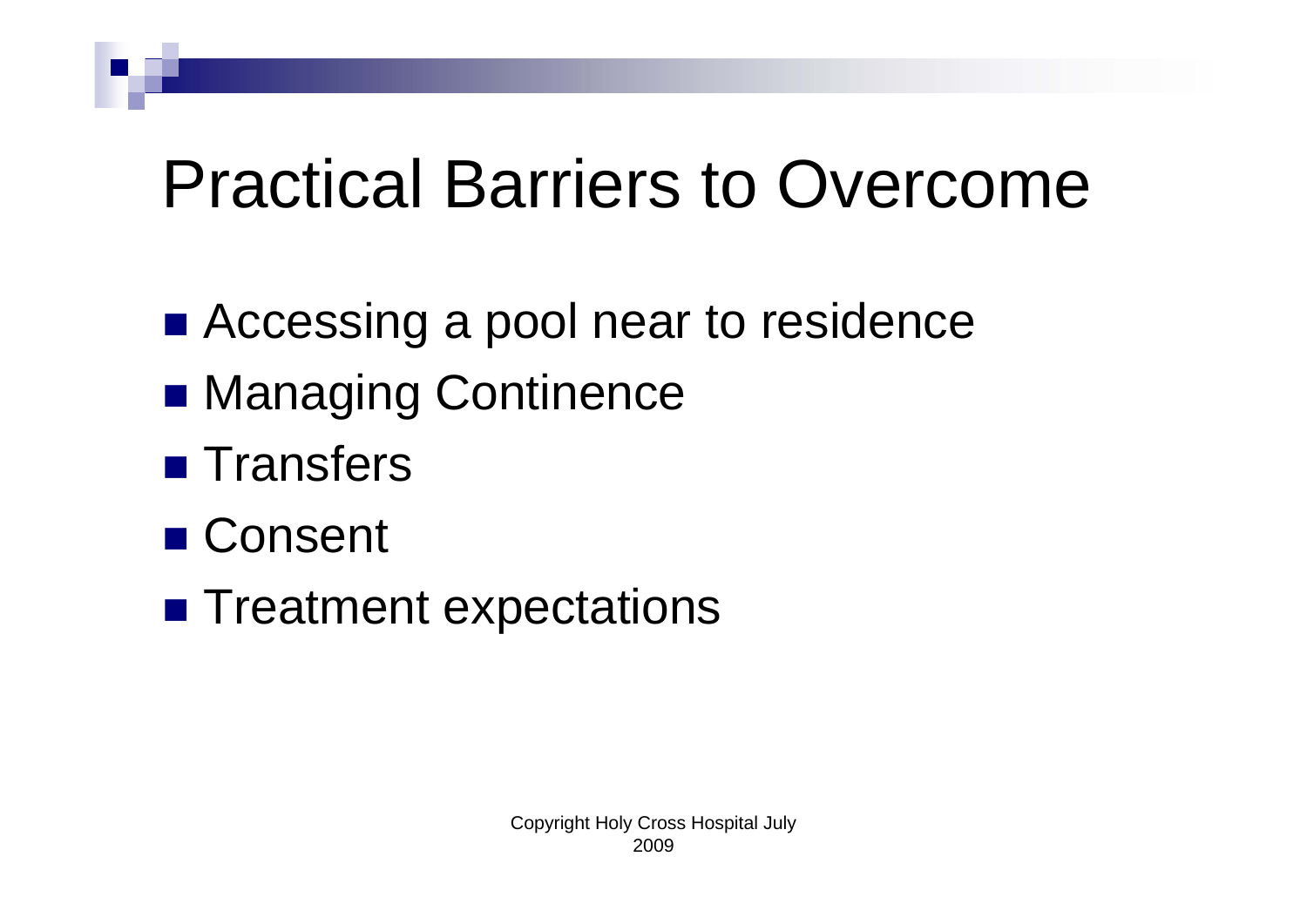## Evidence Base for Treatment

■ Driver 2003 (single subject study) and Driver 2004 (RCT 16) completed 60 minute treatment sessions, 3 times per week over 8 week period. Individual programme.

Improvements in strength, flexibility, range of movement, fitness, self esteem and goal attainment.

Shoulder, elbow and knee extension unchanged. No change to muscle endurance.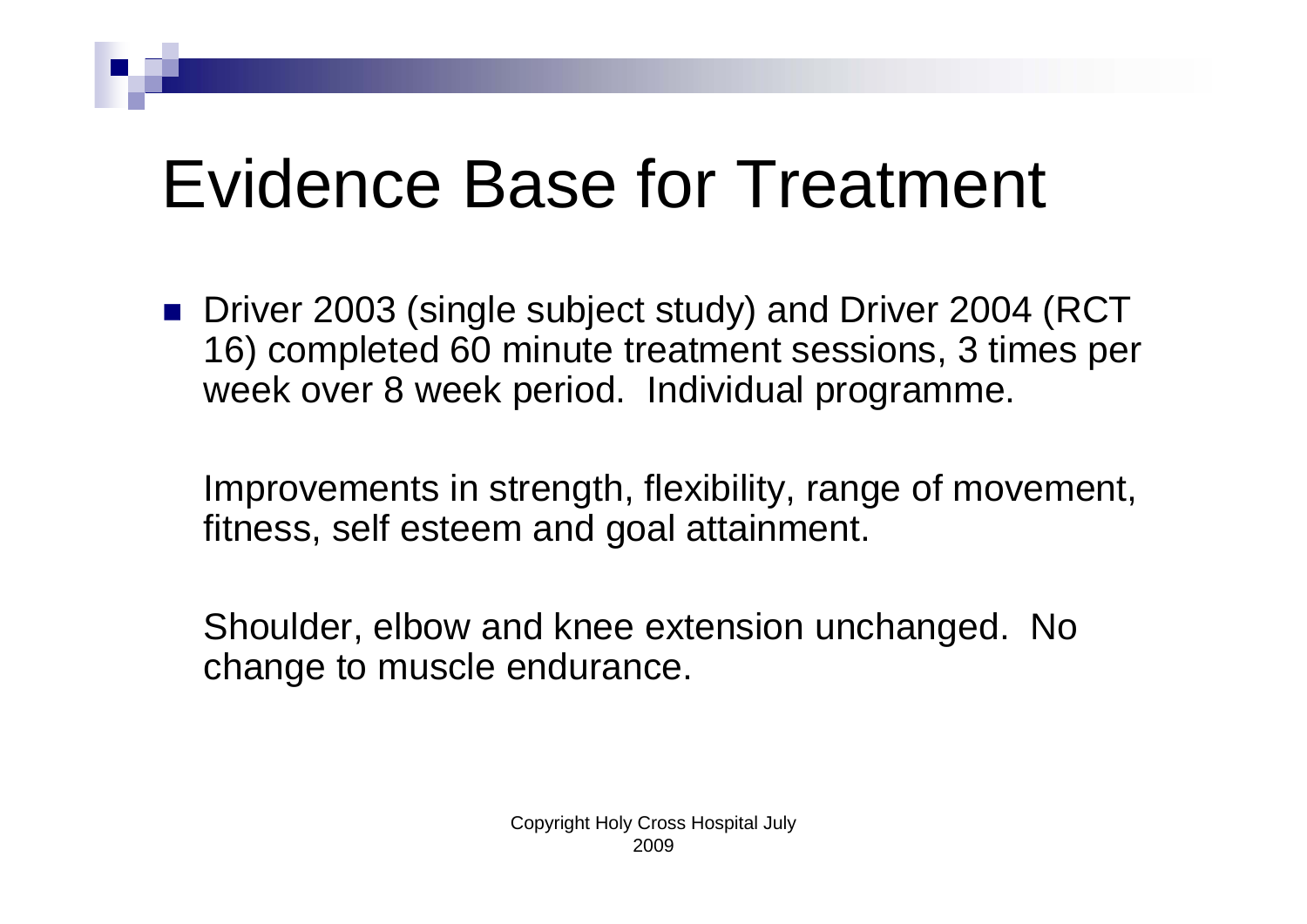**Jones 2005 investigated 16 week** programme. Individual programme following assessment of 3 to 5 additional periods of exercise per week.

Improved goal attainment and improvement in Aberrant Behaviour Checklist.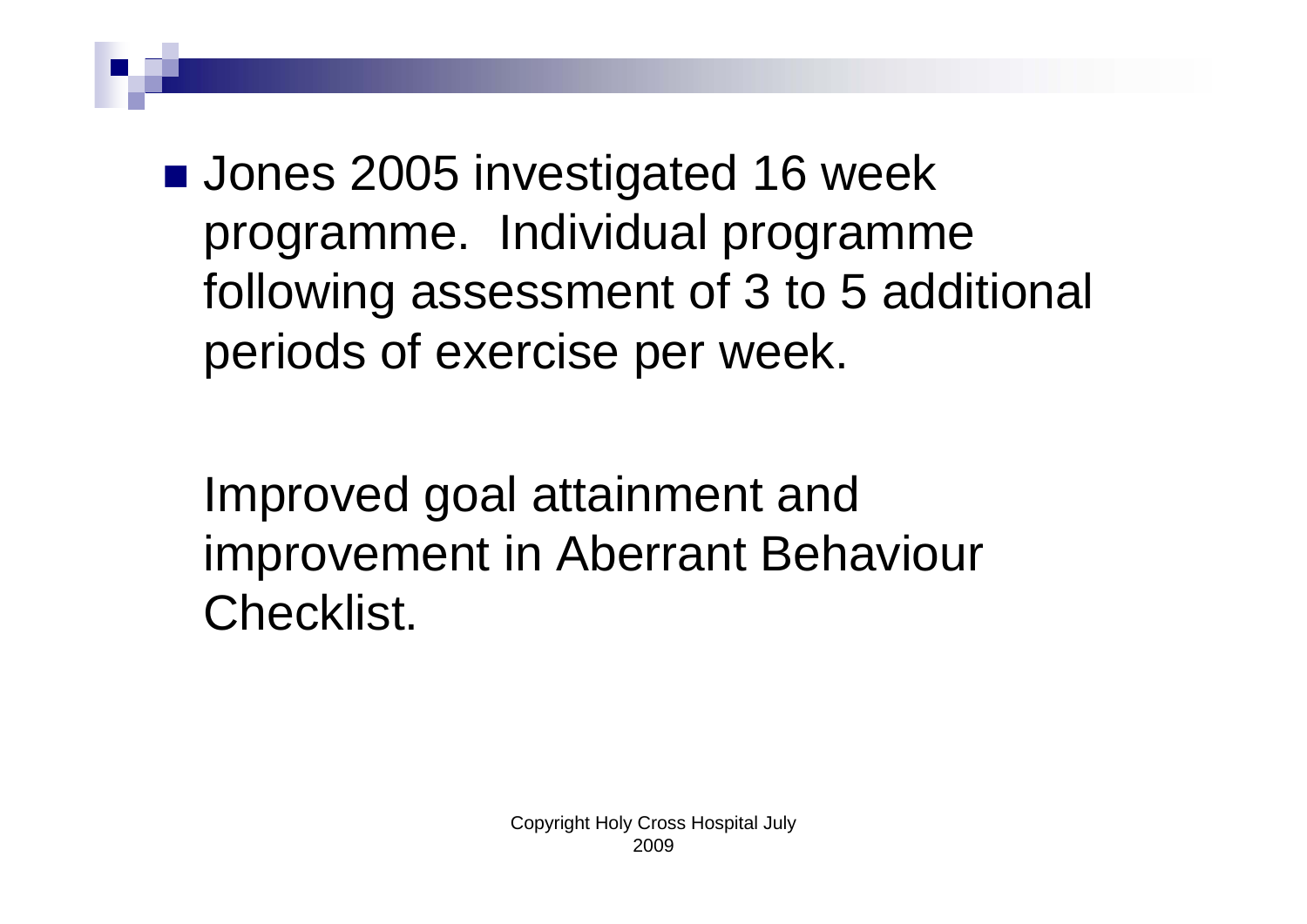### Limitations of research

- How do you find a homogenous sample?
- Comparison to land based activity and assessment of carry over
- **Individual, one to one and manual aquatic** practice understudied.
- Research question asked limits answer